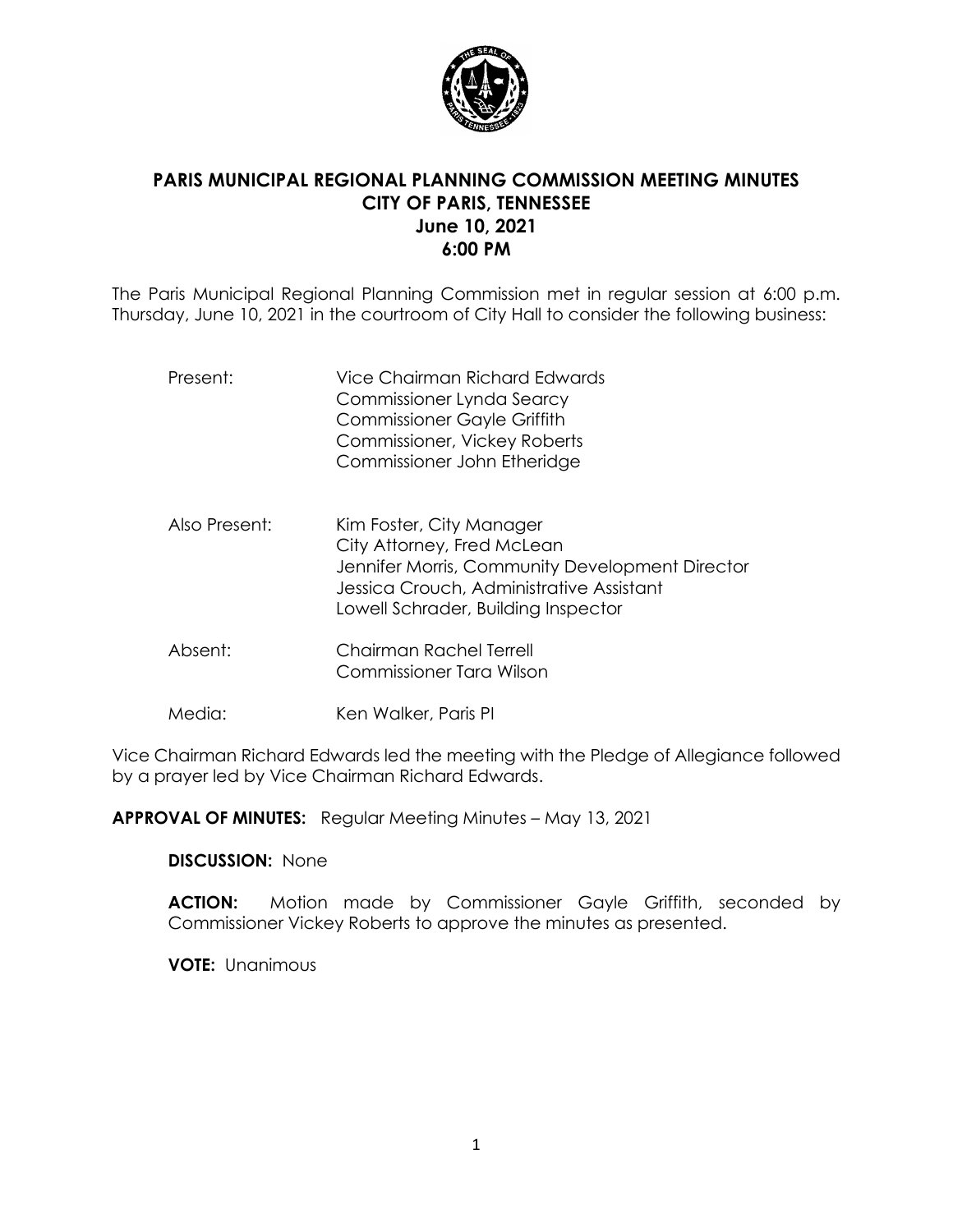### **OLD BUSINESS:**

- **1.) Amendments to Conditional Uses – Regarding Sales, Storage and Recapping of Tires**
- **2.) Amendment to Subdivision Regulations and Zoning Ordinance: Requirement for As Built Inspections**

### **NEW BUSINESS:**

**1.) Request to Acquire City Property - Request to acquire a vacant lot owned by the City at 110 Wynn Street**

### **OLD BUSINESS AGENDA ITEM NO. 1: Amendments to Conditional Uses – Regarding Sales, Storage and Recapping of Tires**

**DISCUSSION:** Following discussion at the last Planning Commission meeting, the board requested Staff to come back to the Planning Commission at this meeting with a suggested amendment to the Conditional Uses in the Paris Zoning Ordinance.

Below please find the suggested amendment to 11-907 of the Zoning Ordinance.

### **11-907. Sale, Storage or Recapping of Tires**

- A. The sale, storage or recapping of tires operation is compatible with other uses on the adjacent or surrounding properties.
- B. All applicable state and federal standards can be met.
- C. All operations shall be conducted entirely within an enclosed building.
- D. No more than 20 tires, new or used, shall be stored outside the building. Any scrap rubber, or any usable or waste materials shall not be permitted.

After discussion, all commissioners were in favor of no more than 10 tires to be stored outside the building.

**ACTION:** Motion made by Commissioner John Etheridge, seconded by Commissioner Gayle Griffith to adopt the recommendation put forth by staff with the change of 20 tires to 10 tires and recommend to the City Commission.

**VOTE:** Unanimous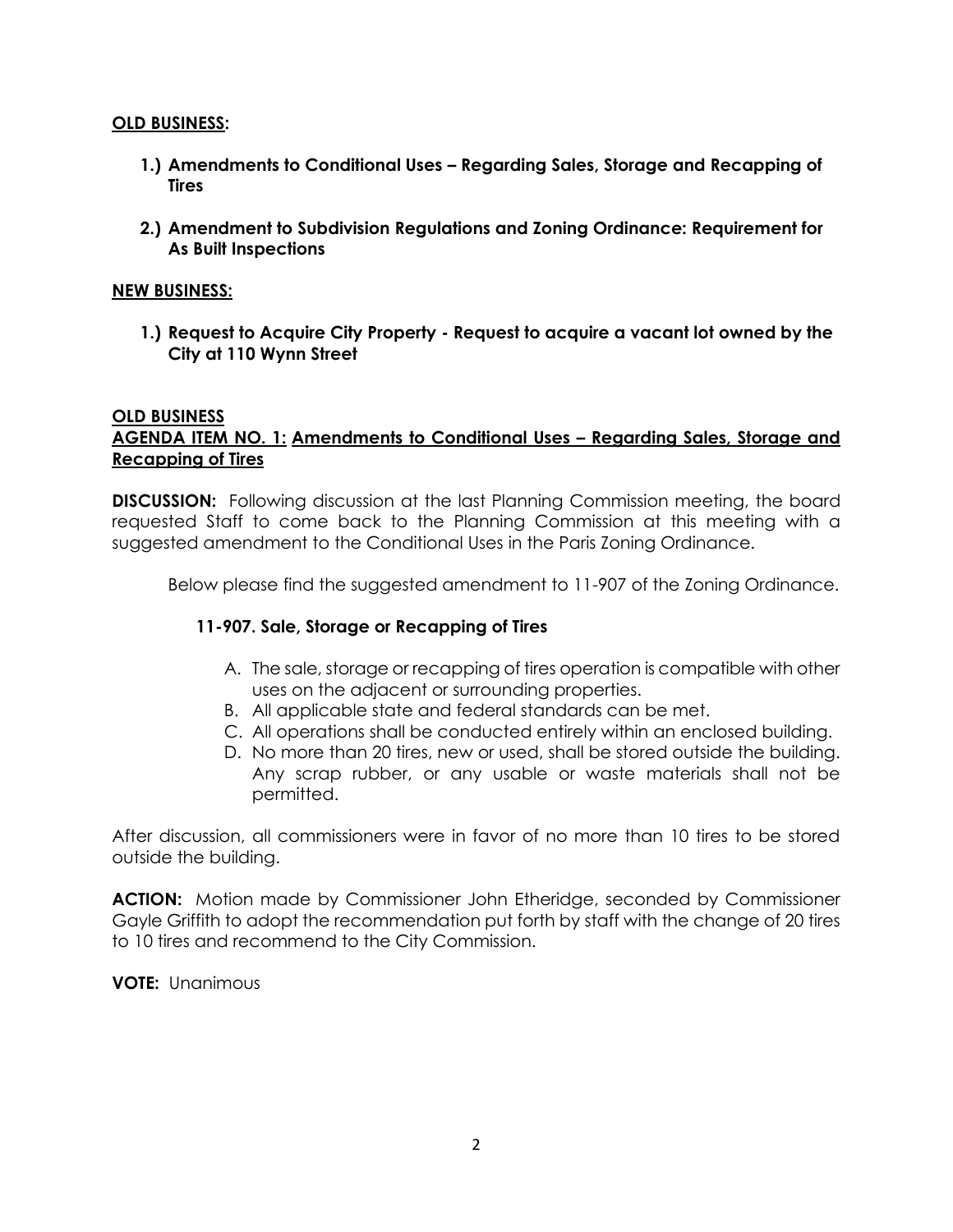# **OLD BUSINESS AGENDA ITEM NO. 2: Amendment to Subdivision Regulations and Zoning Ordinance: Requirement for As Built Inspections**

**DISCUSSION:** After much study and consideration Staff is recommending only dealing with the As-Built amendment to the Subdivision Regulations and the Zoning Ordinance. Following is this item of business as it was originally submitted to the Planning Commission.

# **Zoning Ordinance Amendments or New Requirements**

As a refresher and for our newest members, any amendments to the Zoning Ordinance must be acted upon by the City Commission through an ordinance with two readings and a public hearing. Prior to considering or enacting any amendments to the Zoning Ordinance the City Commission must refer it to the Planning Commission for a recommendation.

# **Development and/or Amendments to the Subdivision Regulations**

Under Tennessee Code Annotated the Planning Commission can establish the regulations or requirements for the development of subdivisions. Therefore, any amendments to the Subdivision Regulations may be made by the Planning Commission with a public hearing and a public notice.

When one plans to develop a subdivision they must follow the requirements found in the Subdivision Regulations. Following is a brief summary of the subdivision process:

- $\checkmark$  Developer presents a sketch plan and consults with Staff
- ✓ Prior to making any improvements such as streets, utilities, etc., an engineered Construction Plan is prepared and submitted to the Planning Commission for approval.
- $\checkmark$  The developer may submit a final plat for the complete development or only a portion of the subdivision if built in phases. For approval of the Final Plat the improvements must be installed and approved by the appropriate agencies; or, an escrow account or security bond (usually plus 10%) to cover the City in the event the developer does not fulfill the requirements of the plat.
- ✓ Whether before the final plat is presented or at the completion of the construction, inspections must be made and approved on all improvements.
- $\checkmark$  After the final plat is approved it is considered a lot of record and the developer may then sell lots.
- ✓ After all improvements are constructed, inspected and approved the escrow or bond may be released by the Planning Commission at the recommendation of Staff. At that time the improvements become the property/responsibility of the City or the responsible utility or agency.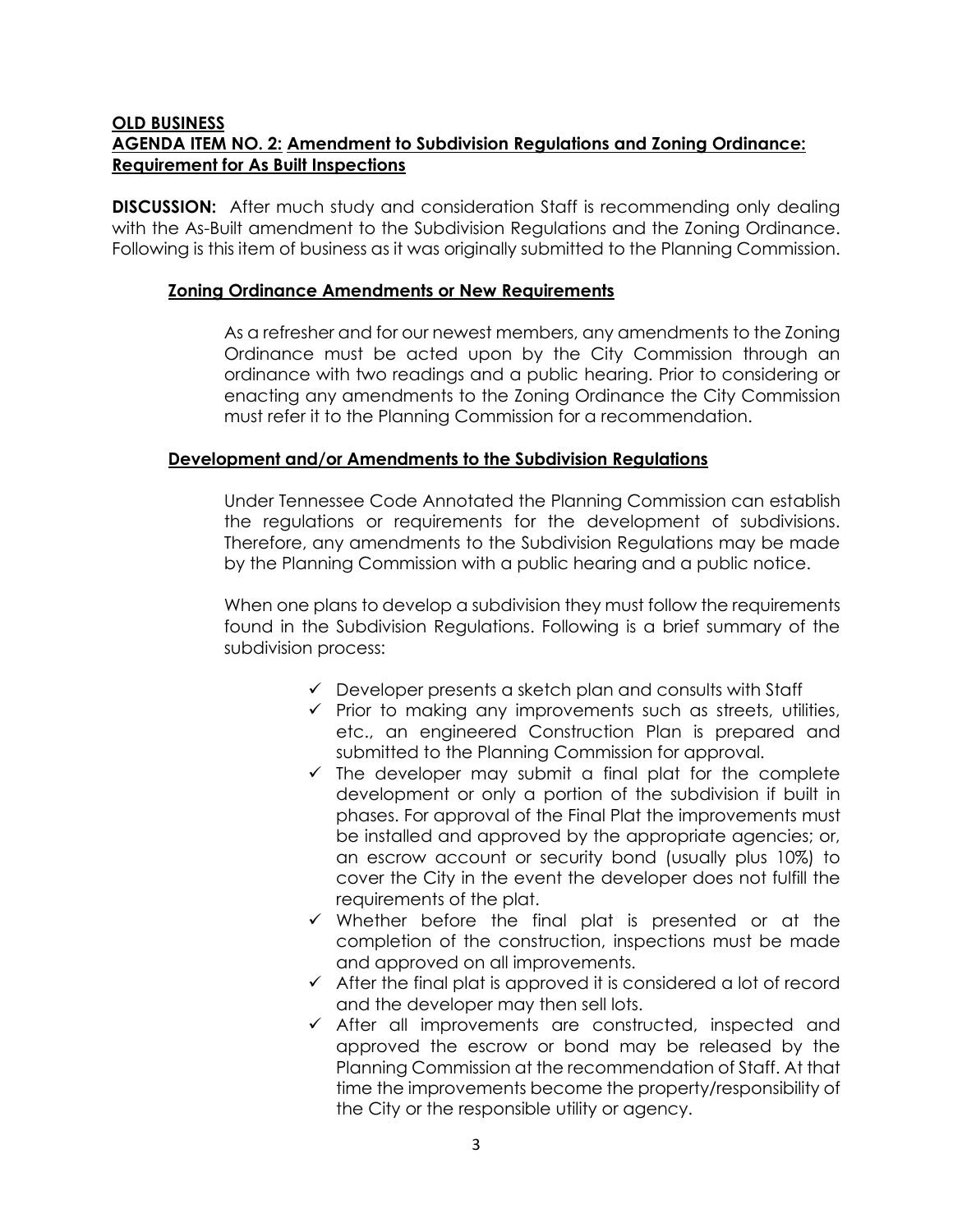Staff is asking the Planning Commission to consider adding a requirement to the subdivision process to require the developer to provide an as built approval from the designing engineer that would certify any drainage, grading or drainage features. Any costs related to this process would be the responsibility of the developer.

**ACTION:** Motion made by Commissioner Gayle Griffith, seconded by Commissioner Vickey Roberts to recommend to City Commission to Amend Zoning Ordinance.

**ACTION**: Motion made by Commissioner John Etheridge, seconded by Vice Chairman Richard Edwards to Amend the Subdivision Regulations that will require Public Hearing at next Planning Commission meeting.

**VOTE:** Unanimous

### **NEW BUSINESS AGENDA ITEM NO. 1: Request to Acquire City Property - Request to acquire a vacant lot owned by the City at 110 Wynn Street**

**DISCUSSION:** The City received a request from Deleon Kendley with an interest in purchasing a vacant lot next to 110 Wynn Street. The property is at the intersection of Irvine and Wynn Street. This property many years ago was a city park and more recently it was placed on a list in conjunction with USDA for affordable housing. The USDA program never really got any traction and none of the vacant lots offered were used.

Jennifer Morris, Community Development Director stated that if this recommendation is sent to the City Commission then the property will be advertised as sealed bid. The person requesting this property understands this process.

**ACTION:** Motion made by Commissioner John Etheridge, seconded by Gayle Griffith to recommend the Request to Acquire City Property to the City Commission to declare as surplus and not to include the Keenan amendments.

**VOTE:** Unanimous